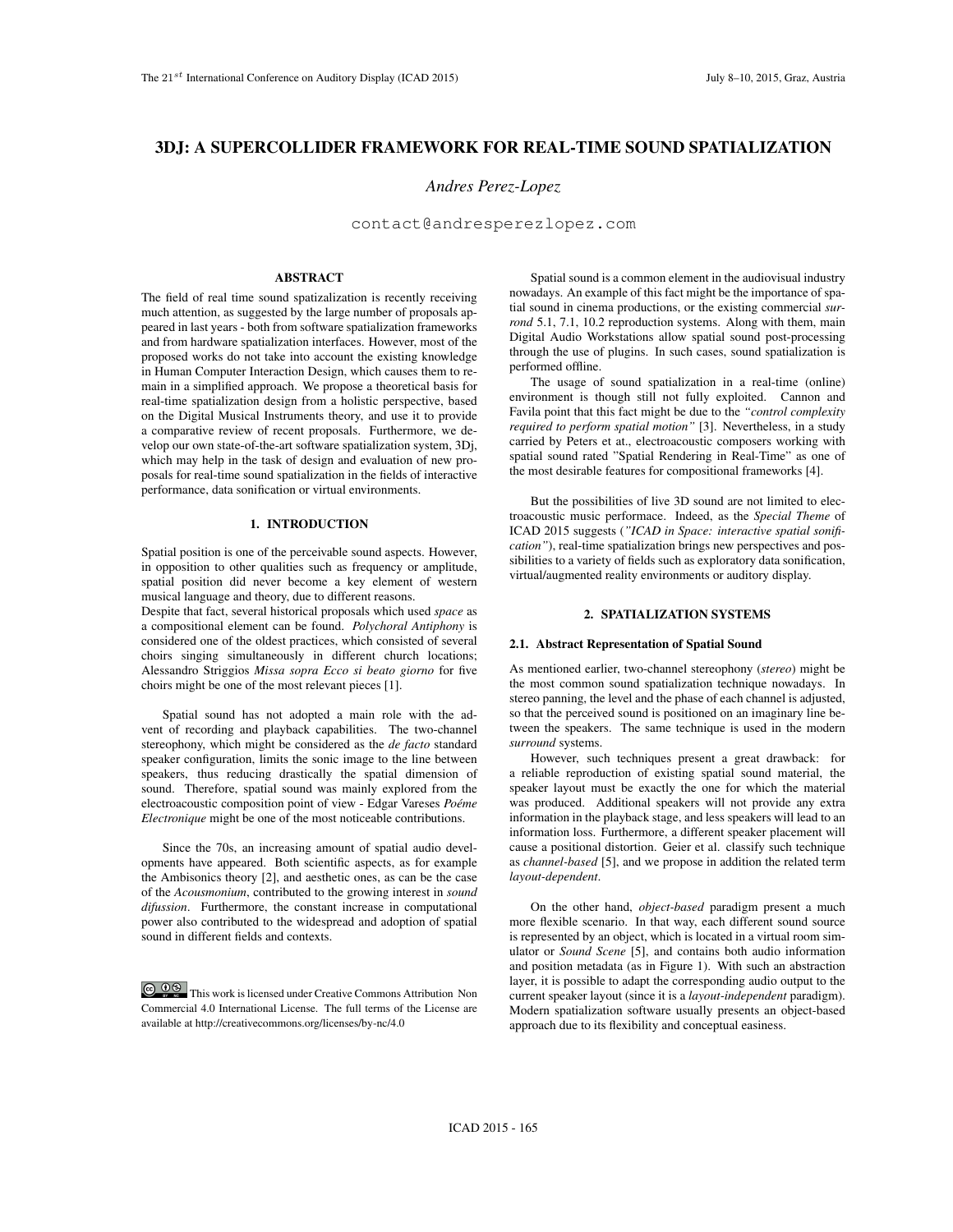

Figure 1: Channel-based, layout-dependent (left) vs. object-based, layout-independent (right) metaphors

### 2.2. Real-Time Spatialization Systems

In the object-based approach, the sound spatialization task can be divided into two individual domains: a *Scene Simulator*, which describes the spatial position of the objects, and a *Spatial Render*, which actually synthesizes the corresponding sound according to the used spatialization technique (VBAP, Ambisonics, WFS...).

We thus use the concept of *Spatialization System* as a system consisting of a scene simulator and a spatial render. The schema is represented in Figure 2.



Figure 2: Spatialization System structure

As pointed by Marshall et al., sound spatialization is a multidimensional system, featuring 2D spatial position and volume parameters for each sound object in the simplest case [6]. He further proposes the following taxonomy of spatialization system control parameters:

- *• Source position:* 2D / 3D spatial coordinates
- *• Source characteristics:* Size, directivity, presence, brillance
- *• Environmental parameters:* Room size, reverberation, doppler effect, equalization, air absorption, distance decay

McGee and Wright [7] extend the taxonomy by including some desirable system features. Among them, we can highlight configurable speaker setup (*layout-independent* paradigm), arbitrary number of sources, and support for diverse spatialization techniques.

Schacher [8] presents a very interesting hierarchical perspective on real-time sound spatialization, which borrows concepts from 3D modelling. In his proposal, sound objects present their own *physical behavior*, which may include both trajectories and physical modelling. In fact, despite the lack of a *canonical set* of dynamic behaviors, many authors have developed a variety of proposals for predefined motions; Schmele offers a broad review of these dynamic approaches [9, chapter 2.3].

Schacher further defines two complementary interaction modes with the sound scene:

- Top-down Users have a total direct control of the sound scene (the most common approach).
- Bottom-up Users interact from *inside* the sound scene; their actions behave according to the scene's physical rules, thus losing an absolute control of the scene.

Since sound object parameters are described by metadata, it may be possible to think of a common, system-independent scene description format. The SpatDIF protocol [10] is a mature proposal towards the standarization of sound scene description, storage and transmission. Such protocol may overcome the historical lack of system interoperability [5, 10].

### 2.3. Comparative of Real-Time Spatialization Systems

Table 1 presents a review of the most relevant current systems for real-time sound spatialization, and compares them with respect to the parameters and features presented in Section 2.2. Spatialization systems are organized according to their implementation characteristics. Systems located at the left side are standalone applications: Zirkonium [11], Spat [12], Sound Scape Render [13] and Sound Element Spatializer [14]. Systems on the right side are based on existing sound processing environments: BEASTMulch [15] (SuperCollider), Spatium [16] (Max/MSP) and OMPrisma [17] (OpenMusic).

From the table we can extract some conclusions:

- *•* There is a general lack of dynamic behavioural features. When implemented, the systems only provide a small subset of predefined motions, and physical modelling is unsatisfactory in terms of appearance.
- *•* None of the systems present a hierarchical structure of sound objects. Therefore, they only feature the top-down interaction mode.
- All systems are highly dependent on OSX operating systems. In fact, the only two systems which are also compatible with GNU/Linux presented major problems: SSR only allows 2D spatialization, among other limitations, and SES is not available.
- *•* I must finally highlight the importance of Free Software implementations, which is partially covered by the systems. Free software licenses ensure the availability of code and the potential for improvement, as well as provide the basis for experimental replications; all these characteristics are considered as fundamental for a scientific research environment.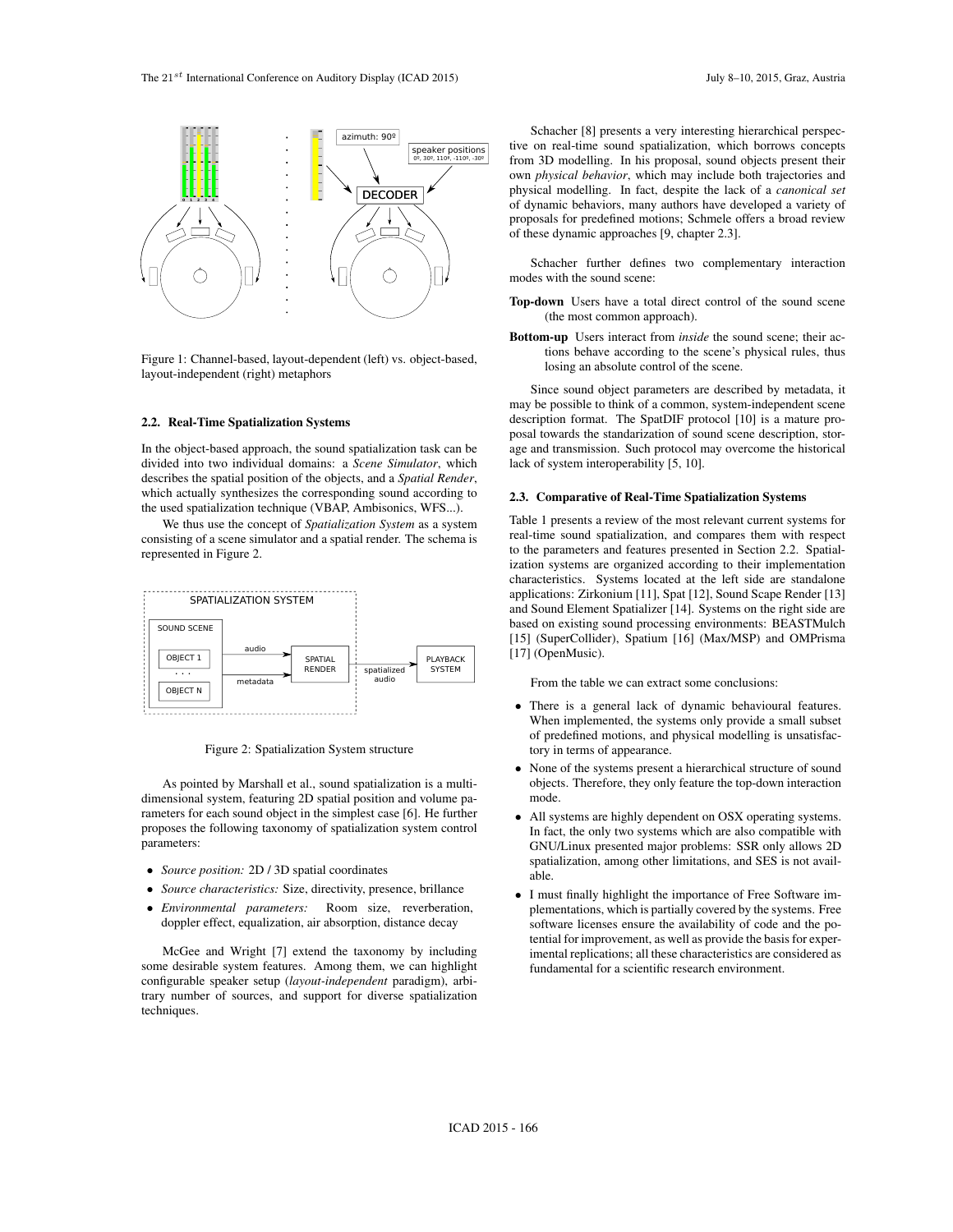|                                   |                          |                          | Table 1: Comparative of Real-Time Spatialization System Software |                       |                          |                                  |                               |
|-----------------------------------|--------------------------|--------------------------|------------------------------------------------------------------|-----------------------|--------------------------|----------------------------------|-------------------------------|
|                                   | Zirkonium                | Spat                     | Standalone systems<br><b>SSR</b>                                 | <b>SES</b>            | <b>BEAST</b><br>Mulch    | SPE based systems<br>Spatium     | OM Prisma                     |
| 3D position                       | $\checkmark$             | $\checkmark$             | $\times$                                                         | ✓                     | $\checkmark$             | $\checkmark$                     |                               |
| Source size                       | $\checkmark$             | $\overline{\mathcal{L}}$ | $\times$                                                         |                       | $\overline{\cdot}$       | $\overline{\mathcal{L}}$         | $\overline{?}$                |
| Source directivity                | $\overline{?}$           | $\overline{?}$           | $\times$                                                         | $\times$              | $\overline{?}$           | $\overline{?}$                   | $\overline{?}$                |
| Room parameters                   | $\overline{?}$           | $\checkmark$             | $\times$                                                         | $\times$              | $\overline{?}$           | $\checkmark$                     | $\checkmark$                  |
| Distance cue                      | $\times$                 |                          |                                                                  |                       | $\overline{\mathcal{E}}$ |                                  |                               |
| Configurable<br>speaker setup     |                          |                          |                                                                  |                       |                          |                                  |                               |
| Arbitrary number<br>sound sources | $\overline{?}$           | $\overline{?}$           | $\boldsymbol{\mathcal{P}}$                                       |                       | $\overline{?}$           | $\times$ (16)                    | $\overline{?}$                |
| Behavior support                  | $\overline{?}$           | $\overline{?}$           | $\times$                                                         | $\times$              | $\overline{?}$           | ✓                                | ✓                             |
| Hierarchies support               | $\times$                 | $\times$                 | $\times$                                                         | $\times$              | $\times$                 | $\times$                         | $\times$                      |
| Render type                       | <b>VBAP</b>              | <b>HRTF</b>              | <b>HRTF</b>                                                      | <b>DBAP</b>           | $\overline{?}$           | <b>VBAP</b>                      | <b>VBAP</b>                   |
|                                   |                          | <b>VBAP</b>              | <b>VBAP</b>                                                      | <b>VBAP</b>           |                          | $\rm HOA^*$                      | HOA                           |
|                                   |                          | HOA                      | $HOA^*$                                                          | <b>HOA WFS</b>        |                          |                                  | <b>DBAM</b>                   |
| $\overline{OSC}$                  | ✓                        | $\times$                 | <b>WFS</b><br>$\overline{?}$                                     | $\checkmark$          | $\overline{?}$           | $\checkmark$                     | ViMiC<br>$\blacktriangledown$ |
| <b>Description format</b>         | $\overline{\mathcal{E}}$ | <b>SpatDIF</b>           | <b>ASDF</b>                                                      | <b>SpatDIF</b>        | $\overline{?}$           | $\overline{?}$                   | <b>SpatDIF</b>                |
| Platform                          | <b>OSX</b>               | <b>OSX</b>               | Linux/OSX                                                        | Linux/OSX             | <b>OSX</b>               | <b>OSX</b>                       | $\overline{OSX}$              |
| License                           | <b>BSD</b>               | proprietary              | GPL                                                              | proprietary           | GPL                      | $\overline{CC}$                  | LGPL                          |
|                                   |                          |                          |                                                                  |                       |                          |                                  |                               |
|                                   |                          |                          |                                                                  |                       |                          |                                  |                               |
|                                   |                          |                          |                                                                  |                       | <b>INSTRUMENT</b>        |                                  |                               |
|                                   |                          | gestures                 |                                                                  |                       |                          |                                  |                               |
| <b>PERFORMER</b>                  |                          |                          | <b>GESTURAL</b><br><b>CONTROLLER</b>                             |                       | mapping                  | <b>SOUND</b><br><b>SYNTHESIS</b> |                               |
|                                   |                          | primary<br>feedback      |                                                                  |                       |                          |                                  |                               |
|                                   |                          |                          |                                                                  | secondary<br>feedback |                          |                                  |                               |



Figure 3: Digital Musical Instrument (by [18])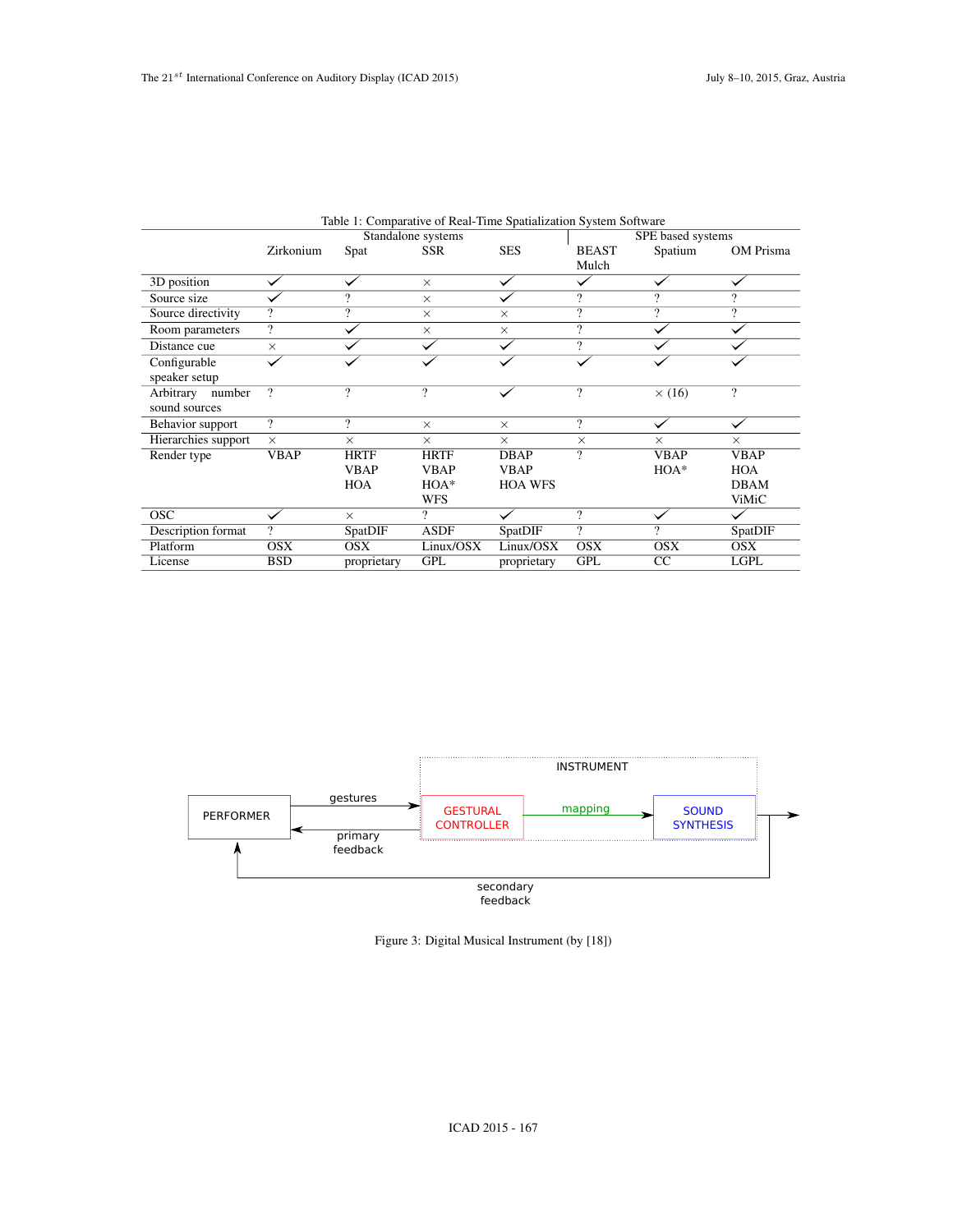### 3. DIGITAL MUSICAL INSTRUMENTS

### 3.1. Concept

We commonly understand traditional *Musical Instruments* as devices capable to produce live music, which transform the performer gestures into sound events in real-time [19].

On the other hand, the *Digital Musical Instrument (DMI)* concept [18] defines a device in which the *gestural interface* is completely decoupled from the *sound synthesis*<sup>1</sup>; their control parameters are related through *mapping* strategies. Furthermore, the produced sound may be potentially any imaginable one, since it is not restricted by the physical and acoustical constraints of conventional instruments [20]. **Example Conference on Auditory Universe on Auditory Universe on Auditory Display (ICAD 2015) Associates the mean of the state of the state of the state of the state of the state of the state of the state of the state of** 

Figure 3 schematizes the structure of a Digital Musical Instrument, as proposed by Wanderley [18].

In words of Jorda,` *"performing music with 'intelligent devices' [Digital Musical Instruments] tends towards an interactive dialogue between instrument and instrumentalist"* [20].

*Interactivity* is, according to Winkler [21], a continuous quality, determined by both the amount of freedom given to the performer, and the computer's ability to respond in an appropriate manner. That response is represented in Figure 3 via the *feedback* arrows:

- *• Primary feedback:* Visual, tactile and/or haptic feedback provided by the input controller.
- *• Secondary feedback:* Auditive feedback provided by the sound generator.

It is also possible to classify feedback according to its physical nature: *passive*, when it is a consequence of the physical characteristics of the instrument; or *active*, as if the response follows a predefined pattern.

### 3.2. Design Considerations

Several aspects might be taken into account for a proper interaction design.

- Multithread shared control When many control parameters are available, the performer may not have the capability of controlling every parameter simultaneously. In this scenario, *multithread* and *shared control* paradigms [22] provide the capacity of taking and leaving the control of processes at will, ensuring that their normal behaviour is continued without the user's direct control.
- Intended users The interactive experience may vary depending on the user approach: casual users expect only *enjoying a positive experience*, but trained ones might search some kind of *expressivity* [19].
- Number of performers Traditionally, digital musical instruments have been designed for a single trained performer. However, in special cases, multiple performers are considered, as in the context of *interactive installations*.

### 3.3. DMI for Sound Spatialization

Marshall et al. explore theoretically the problem of interactive sound spatialization [6]. They propose a performer role classification, based on the required *cognitive load*.

- Performer controls only sound spatialization.
- *•* Performer controls both sound synthesis and spatialization.
- Performer *directly* controls sound synthesis, and spatialization is performed *indirectly* or *unconsciously*.

#### 3.4. Review of Spatialization DMI

Table 2 performs a comparative analysis of DMI for sound spatialization, according to the parameters commented in this section. Selected DMI proposals are taken from recent NIME and ICMC conferences: Bokowiec [23], Bredies [24], Cannon [3], Caramiaux [25], Carlson [26], Fohl [27], Johnson [28], Marentakis [29], Marshall [30, 6], Nixdorf [31] and Park [32].

We can extract some common trends by analysing Table 2. Most of the comments may be explained by the lack of background in interaction and DMI design fields.

- *•* Most of the proposals do not take into account the multithread/shared control paradigms; in Bokowiec [23], they are described as *unusual* features. This fact is related with the overall simple 2D position control, avoiding more complex input modalities and parameter mappings.
- *•* There is a general trend on relating individual performances with potential trained users, and multi-user performances with casual, non-expert performers.
- *•* Visual active feedback is preferred for all the implementations. Only Carlson [26] offers haptic active feedback, in his non-standard proposal.
- *•* Most of the proposals did not present or mention any evaluation. This is due to various reasons, among them, the lack of a standard evaluation methodology, and the prototype character of most of proposals may be pointed out.

Table 3 provides a review from the same spatialization DMI proposals, in this case compared according to the parameters of the spatialization system used.

The following comments can be extracted from Table 3:

- *•* First of all, there is a general lack of full periphonic (3D) support, in contrast with the capabilities of the spatialization systems. This is probably due to various reasons, which can be the lack of 3D interfaces [3], the technical limitations (Wave Field Synthesis), or simply the control complexity.
- *•* The historical trend towards direct position control is followed. Even when most of the proposals also allow trajectory control, the use of high-level physical abstractions might lead to innovative proposals, as in the case of the Caramiaux's particle system [25].
- *•* Only the *Sound Flinger* by Carlson et al. [26] proposes a *bottom-up* interaction mode, in which the user is located *inside* the sound scene. All other proposals follow the traditional *top-down* approach.

<sup>&</sup>lt;sup>1</sup>The existence of digital musical instruments whose control and synthesis modules might be coupled is possible. However, in that case, such instrument could not be considered a Digital Musical Instrument.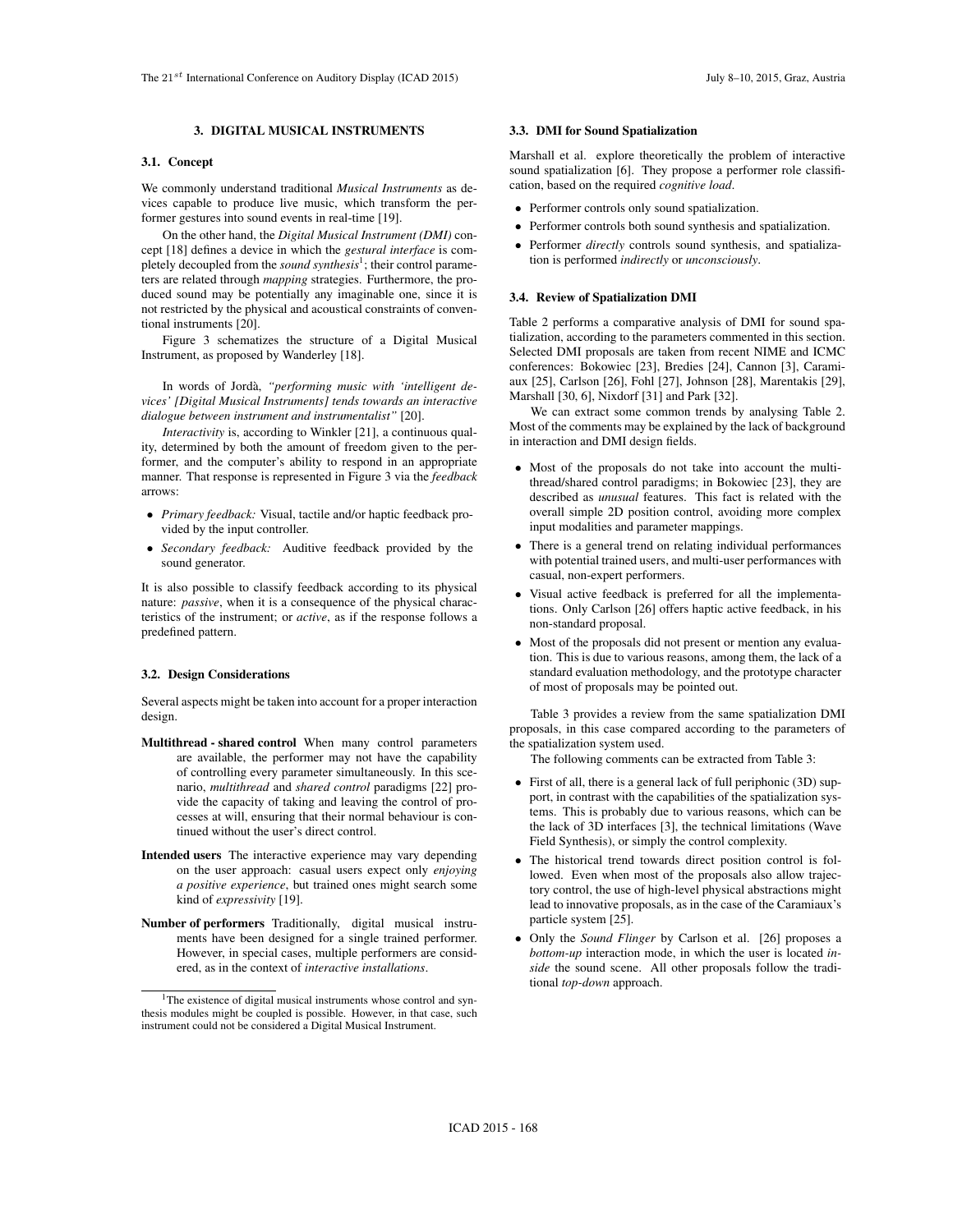|                 | Table 2. Comparison of Spananzation misutiments according to Divit dessign |          |            |                                                 |                 |               |            |
|-----------------|----------------------------------------------------------------------------|----------|------------|-------------------------------------------------|-----------------|---------------|------------|
|                 | Multithread                                                                | Intended | Number of  | Rol of                                          | Interface       | Active        | Evaluation |
|                 | Shared control                                                             | User     | performers | performer                                       |                 | feedback      |            |
| <b>Bokowiec</b> |                                                                            | trained  |            | spatialization $&$ synthesis<br>gesture tracker |                 | $\times$      | $\times$   |
| <b>Bredies</b>  | $\times$                                                                   | casual   | $1/m$ any  | spatialization                                  | tabletop        | visual        | $\times$   |
| Cannon          | $\times$                                                                   | trained  |            | spatialization $&$ synthesis                    | extended        | visual        | $\times$   |
| Caramiaux       | $\times$                                                                   | casual   |            | spatialization & synthesis                      | gesture tracker | visual        | $\times$   |
| Carlson         | $\times$                                                                   | both     |            | spatialization                                  | slider          | visual/haptic | $\times$   |
| Fohl            |                                                                            |          |            | spatialization                                  | gloves          | $\times$      | $\times$   |
| Johnson         | $\times$                                                                   | casual   | $1/m$ any  | spatialization                                  | tabletop        | visual        |            |
| Marentakis      | $\times$                                                                   | trained  |            | spatialization $&$ synthesis                    | extended        | $\times$      | $\times$   |
| Marshall1       | $\times$                                                                   | trained  |            | spatialization                                  | gesture tracker | $\times$      | $\times$   |
| Marshall2       | $\times$                                                                   | trained  |            | spatialization                                  | gesture tracker | visual        | $\times$   |
| Nixdorf         | $\times$                                                                   | trained  |            | spatialization                                  |                 | visual        |            |
| Park            | $\times$                                                                   | both     | 1/many     | spatialization                                  | smartphone      | visual        |            |
|                 |                                                                            |          |            |                                                 |                 |               |            |

Table 2: Comparison of Spatialization Instruments according to DMI dessign

Table 3: Comparison of Spatialization Instruments according to spatialization system parameters

|                 | Periphonic | Control                  | Trajectories | Hierarchies | Interaction | Spatialization | Spatialization |
|-----------------|------------|--------------------------|--------------|-------------|-------------|----------------|----------------|
|                 |            | parameters               |              |             | mode        | technique      | system         |
| <b>Bokowiec</b> | $\times$   | position & trajectories  |              | $\times$    | top-down    |                | $\times$       |
| <b>Bredies</b>  | $\times$   | position                 |              | (groups)    | top-down    | (SSR)          | <b>SSR</b>     |
| Cannon          | $\times$   | position & trajectories  |              | $\times$    | top-down    | <b>FOA</b>     | $\times$       |
| Caramiaux       | $\times$   | physical model           |              | $\times$    | top-down    | WFS / VBAP     | $\times$       |
| Carlson         | $\times$   | physical model           | $\times$     | $\times$    | bottom-up   | <b>VBAP</b>    | $\times$       |
| Fohl            | $\times$   | position & trajectories  |              | $\times$    | top-down    | <b>WFS</b>     | $\times$       |
| Johnson         | $\times$   | position                 | $\times$     | $\times$    | top-down    | <b>VBAP</b>    | $\times$       |
| Marentakis      | $\times$   | position                 | $\times$     | $\times$    | top-down    | <b>VBAP</b>    | $\times$       |
| Marshall1       |            | position & environmental |              | $\times$    | top-down    | <b>ViMiC</b>   | $\times$       |
| Marshall2       |            | position & environmental | $\times$     | $\times$    | top-down    |                | $\times$       |
| Nixdorf         | $\times$   | position                 | $\times$     | $\times$    | top-down    |                | $\times$       |
| Park            | $\times$   | position / casual        | $\times$     | $\times$    | top-down    | custom         | $\times$       |



Figure 4: Proposed Spatialization Instrument schema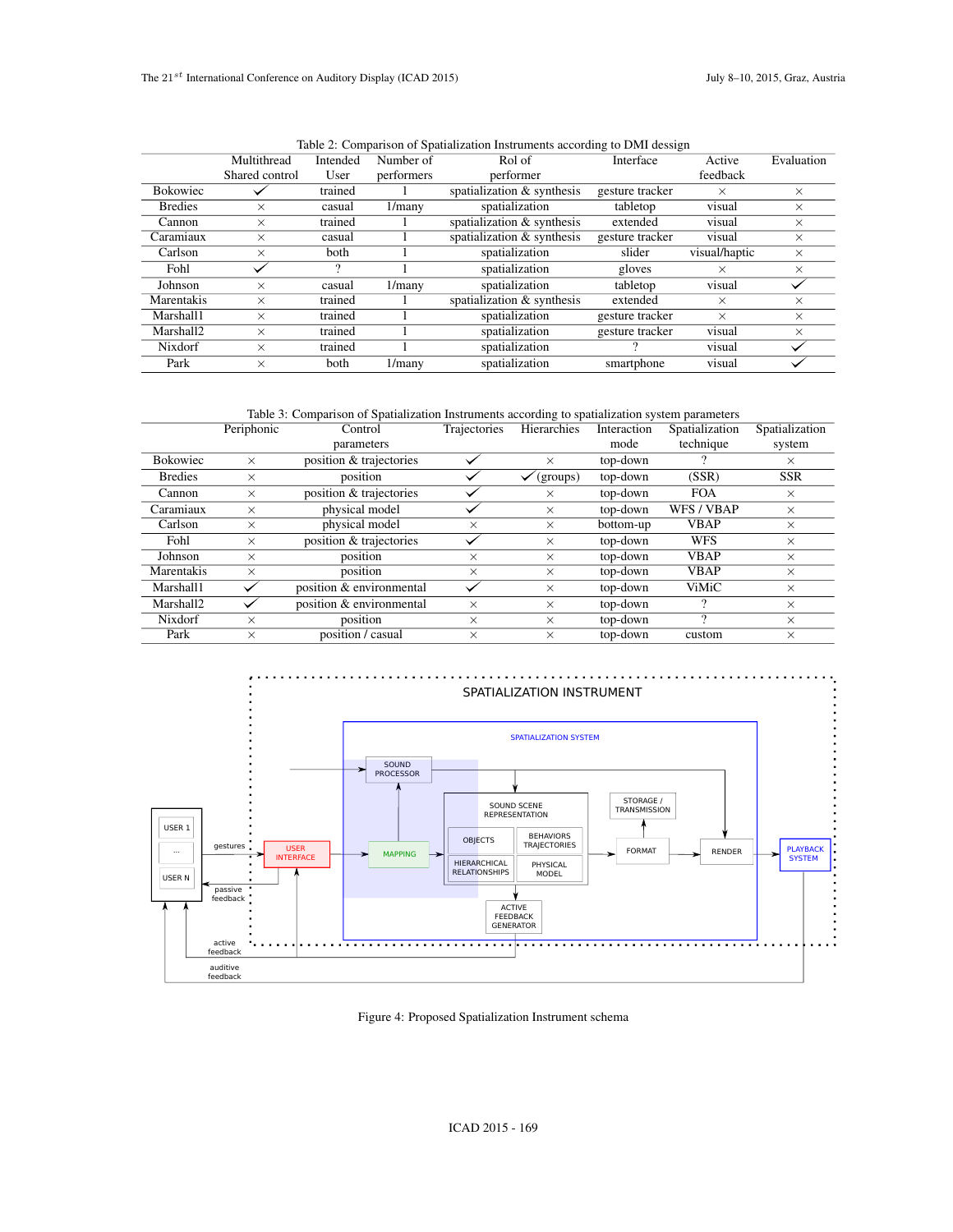- *•* Among the spatial sound techniques used, there is only one proposal using First Order Ambisonics; none of them uses Higher Order Ambisonics.
- *•* It is very interesting to observe the general lack of usage of spatialization system frameworks, with the exception of the Bredies [24], in which a spatialization system is used (SSR, which is in fact developed by the same authors). That situation causes the interfaces not to reuse all the capabilities provided by the spatialization systems.
- Finally, we must remark the difficulty of replicating those Spatialization Instruments. In the case of control interfaces, it is clear that such replicability may be difficult or expensive, specially when using custom hardware. However, a common spatialization system might contribute to the Spatialization Instrument reproducibility. That fact might help to ease the creation and usage of standard evaluation methodologies for Spatialization Instruments. <sup>4</sup> language (i.e) the state of Auditory Display ( $\mu$ ) and the state of Auditory Display ( $\mu$ ) and the state of Auditory Display ( $\mu$ ) and the state of Auditory Display ( $\mu$ ) and the state of Auditory Display ( $\mu$ ) a

### 4. SPATIALIZATION INSTRUMENTS

As commented in Section 3.4, instrument designs for sound spatialization usually lack the knowledge of the state of the art of interaction design, adopting a narrow perspective into the problem. In our opinion, a *holistic* approach is preferred and, consequently, we present the concept of *Spatialization Instruments*:

> A *Spatialization Instrument* is a Digital Musical Instrument, which has the ability of manipulating the spatial dimension of the produced sound, independently of its capability of producing or manipulating other sound dimensions $2,3$

Figure 4 depicts a conceptual structure of the parts composing a Spatialization Instrument. We can appreciate all separate components described in Sections 2 and 3, and also how are they linked to each other.

We must point out that the idea of Spatialization Instruments is a conceptual approach for the design of DMI for sound spatialization. Therefore, instruments presented in Section 3.4 may be considered Spatialization Instruments.

#### 5. SOFTWARE IMPLEMENTATION

Previous sections highlighted the fact that existing spatialization systems do not provide all desired control and interactivity. Furthermore, their availability in terms of cost or multiplatform compatibility is not always ensured. This is the motivation to implement our own spatialization system, with the objective of serving as a tool for Spatialization Instruments development. Moreover, its adoption might help in the replication of the design and evaluation.



Figure 5: 3Dj internal structure

#### 5.1. Design Specifications

- Device independence To provide compatibility with user interface protocols, such as HID, MIDI and OSC.
- Flexible mapping To allow arbitrarily complex relations between input gestures and parameters.
- Control parameters To provide a variety of potentially relevant control parameters, as reviewed in Section 2.2.
- Feedback To integrate visual feedback, and to allow other kinds of active feedback by the user interface protocols.
- Spatial render To provide the tools for using different sound spatialization techniques, such as VBAP, HOA, WFS or Binaural.
- Exchange format To be compatible with scene description formats, such as SpatDIF.
- Modularity The use of standard formats and protocols provide the basis for software modularity, which might be useful for distance or high computing load scenarios.
- Free Software The free spreading, modification and understanding of the software is a compulsory requisite for research tools. Furthermore, multiplatform compatibility may be useful for a wide software adoption.

#### 5.2. Implementation: 3Dj

In order to implement the desired features, we opted for the SuperCollider environment [33]. SuperCollider is a real-time audio processor and an object-oriented programming language. It is Free Software and multiplatform, and embraced by a big community of technicians and artists, both users and developers.

Therefore, our spatialization system takes the form of a SuperCollider *quark* (i.e. external library), called 3Dj. The code is available through the internal *quark* installation system, and in its code repository [34].

3Dj follows a modular structure, as can be seen in Figure 5. The main building blocks are the Sound Scene and the Spatial Render, which are connected though a custom implementation of SpatDIF through OSC.

The Sound Scene provides the abstraction layer for managing the sound objects. It provides a simple acoustic room model, and a physical model, with parameters such as gravity, medium viscosity or wall friction; it is also possible to interact with the objects by exerting forces to them, thus supporting the *bottom-up* interaction mode.

ambisonics audio spatial audio

 $2A$  Spatialization Instrument is a DMI in the sense that it shows the DMI characteristics: interface/sound synthesis decoupling, and potential to produce *any kind of sound*. In that case, *any kind of sound* refers to the fact that the sound position might be any desired, not restricted to physical constraints, and controlled by the user with arbitrary mappings.

<sup>&</sup>lt;sup>3</sup>According to the physical laws, any changes in a sound's position will imply temporal and spectral changes as well. We refer here only to the capability to modify non-spatial sound dimensions, in the sense that these other sound dimensions are *control parameters* of the sound synthesis unit.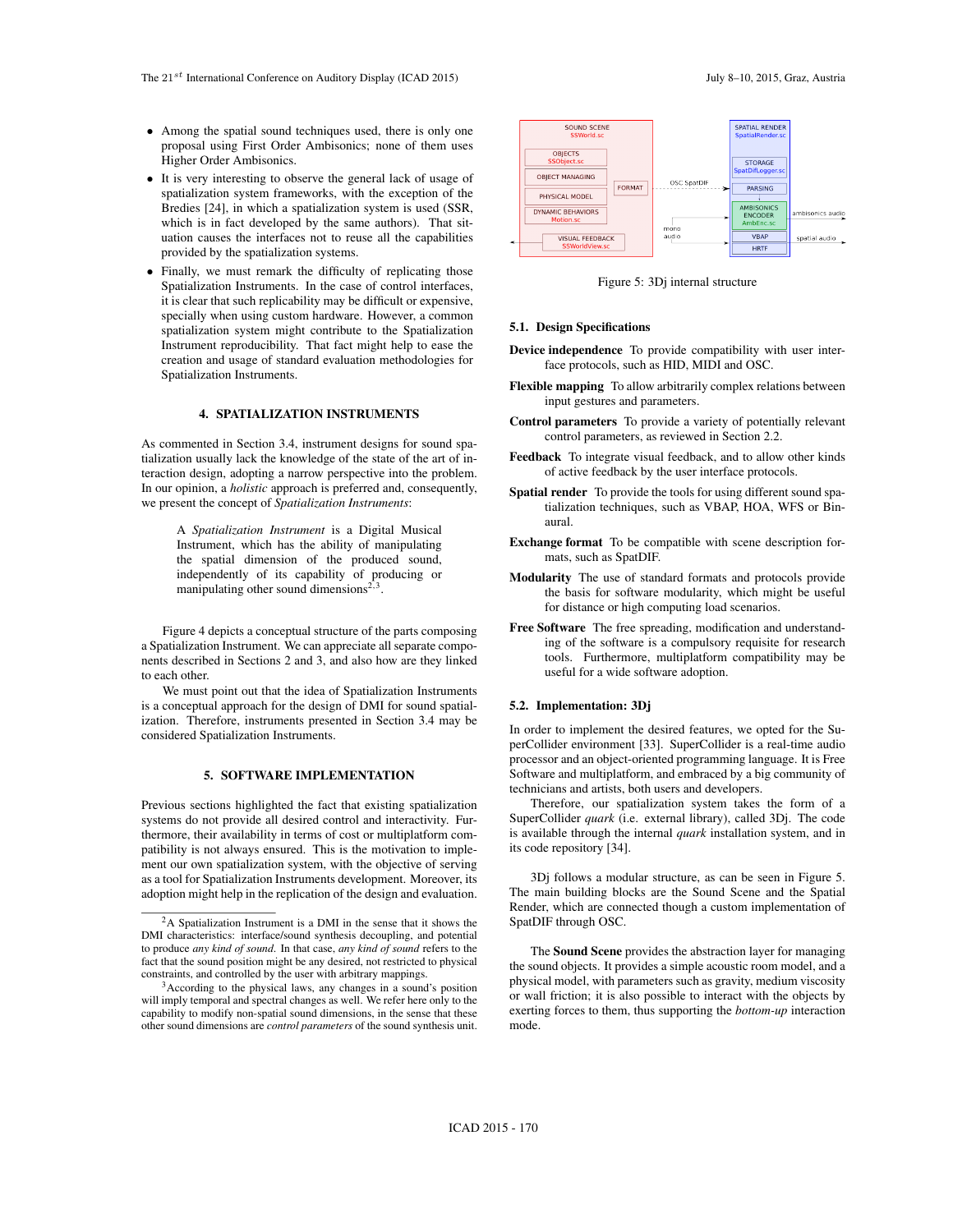

Figure 6: 3Dj environment screenshot

Object grouping and joint management are provided by the SuperCollider language features. Furthermore, there is a set of predefined motions that an object can adopt: for instance, linear, brownian, simple harmonic or orbital. A simple graphical representation of the sound scene is generated, in order to provide direct active feedback (Fig. 6). The sound scene state is saved at a configurable rate, formatted into SpatDIF format, and sent through OSC to the destination Spatial Render.

The Spatial Render receives the SpatDIF information, parses it and synthesizes the sound accordingly. Three sound spatialization techniques are available: VBAP, HRTF Binaural, and HOA.

In the case of the latter which is provided by the *AmbEnc* module, the generated audio is in *intermediate Ambisonics format*, which must be further processed by an Ambisonics Decoder; in our case, we provided the wrapper for AmbDec [35] for GNU/Linux systems. Moreover, HOA provides the use of a variery of experimental sound source shapes, different from punctual ones, such as parallel, meridian, or custom spherical surfaces.

Furthermore, the Spatial Render provides SpatDIF *logger* and *playback* capabilities, in order to record the incoming messages, as well as the generated ones, and replay them; this feature might specially be of interest in the case of non-live spatialization.

## 5.3. Discussion

In this Section we presented our framework for real-time sound spatialization. 3Dj is built upon the desirable features for spatialization systems, as described in Section 2. Furthermore, there is a special focus on the application of that systems for the interactive performance, based on the contents developed in Sections 3 and 4.

Therefore, the tool is primarily addressed to those developers working in Human-Computer Interaction Design and Spatial Sound. In that way, they might benefit from a very flexible, customizable and open-source framework with unique features, and center their efforts in the design tasks. The same concept might also apply to composers, performers and artistic designers.

The Free Software distribution model of *3Dj* (through the *General Public License*) facilitates design and experimental replicability, as already commented. The usage of the SpatDIF protocol, together with its storage and playback capabilities, contributes as well to that goal.

Nonetheless, the Auditory Display and Sonification communities may also greatly benefit from the framework. 3Dj, through the SuperCollider scripting language, provides the means to easily perform any arbitrarily complex real-time spatialization task. This feature might be particularly useful for virtual environments, augmented reality or live data sonification.

In addition to that, we must take into account that SuperCollider itself is a highly optimized environment for sound processing and synthesis. Accordingly, any desired sound aspect might be controlled by 3Dj's SuperCollider instance itself, reducing the overall system complexity and interdependency.

It is also true that 3Dj (in fact, the SuperCollider language) may have a longer learning curve than other spatialization frameworks, specially those ones in which user interaction is based on Graphical User Interfaces or Graphical Programming Languages. A manual is conveniently provided for end users [34].

But the initial difficulty is greatly compensated by the arbitrary complexity of sound spatialization mappings and behaviors that might be reached, which surpass features of other spatialization frameworks. Furthermore, the SuperCollider characteristics provide many appealing features: native capabilities of real-time networked remote sound synthesis, native OSC integration, or (as already mentioned) integration with state-of-the-art sound processing, synthesis and classification capabilities.

### 6. CONCLUSIONS AND FUTURE WORK

This study contributes to the state of the art of real-time sound spatialization in the following manners:

- *•* Proposing the Spatialization Instrument concept as a way to integrate the existing knowledge in interaction design into real-time spatialization domain, thus analysing the problem from a holistic approach.
- *•* Creating a critical review of most recent spatialization systems and Spatialization Instruments.
- *•* Developing a State-of-Art framework for live spatialization.

Regarding the future work, a variety of proposals can be carried in the context of our research:

- *•* To develop different Spatialization Instruments, which may be adequate for diverse use scenarios.
- *•* To research and to develop an evaluation methodology for spatialization instruments; use our spatialization system to perform a case-study evaluation.

#### 7. ACKNOWLEDGMENTS

Thanks to Barcelona Media for allowing the usage of facilities, which was fundamental for the software development. Thanks also to Davide Scaini (Department of Information and Communication Technologies, Universitat Pompeu Fabra) and Daniel Arteaga (Dolby Iberia) for their help in the development process